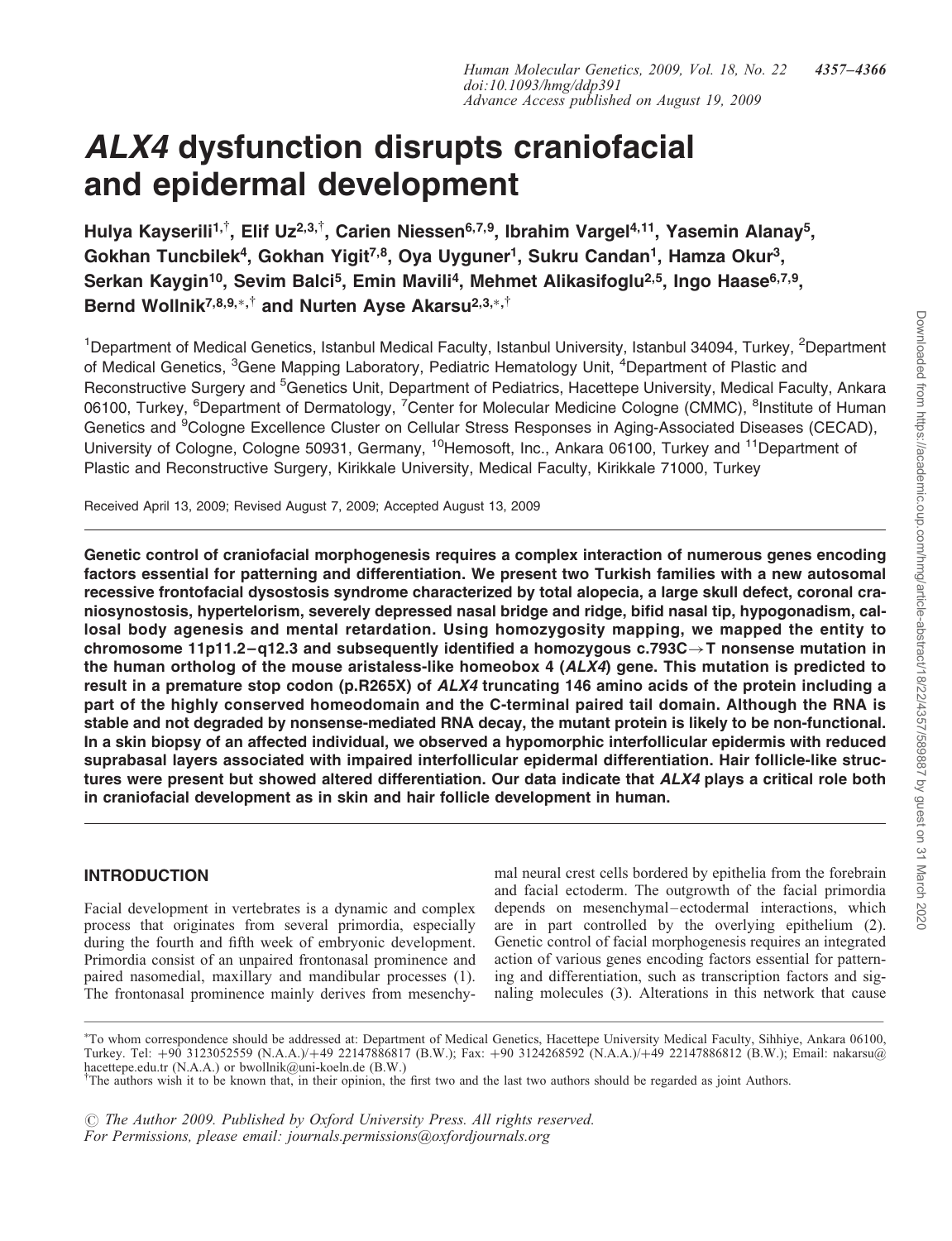dysfunctional signaling and disturbed mesenchyme –epithelial interactions, can results in a number of frontofacionasal malformations and various degrees of facial clefting.

The nosology of human facial malformation syndromes is complex. The Online Mendelian Inheritance in Man catalogue (OMIM) lists more than 100 entries which show median clefting, frontonasal dysplasia/dysostosis and bifid nose. Frontonasal dysplasia (or frontonasal dysostosis, FND; OMIM 136760) is a commonly used term to describe abnormal median facial development characterized by an incomplete migration of the orbits into their proper position, resulting in widely separated eyes or hypertelorism (4,5). Such incomplete medial migration may show additionally in anterior cranium bifidum, midline clefts of the nose, lip, palate and forehead. The spectrum of abnormal face development in the various entities showing FND is wide  $(6-8)$ . The etiology of FND is largely unknown. Mutations in a ligand of the ephrin receptor tyrosine kinases (EFNB1) detected in patients with craniofrontonasal syndrome [CFNS (OMIM 304110)], represent the thus far only known genetic cause for FND (9,10).

Here, we report a new frontonasal dysplasia phenotype associated with alopecia and hypogonadism in two consanguineous families from Turkey. We mapped the locus for this entity to chromosome  $11p11.2 - q12.3$  and identified a homozygous nonsense mutation in the human aristaless like 4 (ALX4) gene in both families. The mutation is predicted to cause a truncation of the ALX4 protein affecting the important homeodomain. Molecular, histological and immunohistological studies indicate that ALX4 plays a critical role in craniofacial development, skin structure and proper hair follicle development in human.

## **RESULTS**

#### Clinical characteristics

The parents of all affected individuals in the two families were consanguineous (Fig.  $1A-I$ ) and both families originated from two nearby cities in the Black Sea region of Turkey suggesting a founder effect. No link between the two families could be detected; however, symptoms in affected individuals were very similar.

Family 1. The index patient (Fig. 1G, individual IV-1) was born after a 32-week pregnancy complicated by intrauterine growth retardation and oligohydramnios. Sonography at 30 weeks had shown unclassifiable facial abnormalities. At birth his weight was  $1100 \text{ g}$  (-2.4 SDS), height was 33 cm  $(-2.1 SDS)$  and occipitofrontal circumference was 27 cm  $(-2.1 SDS)$ . Clinical evaluation at 8 weeks showed total alopecia, brachycephaly, a skull defect over the sagittal suture, prominent forehead, marked hypertelorism, telecanthi, blepharophimosis, microphthalmia, strabismus and horizontal nystagmus, broad nasal bridge and ridge, bifid and depressed nasal tip, broad columella, anteverted nares, notched alae nasi, broad philtrum, and low-set ears with large lobules that were uplifted (Fig. 1A and B). Intra-oral structures were normal. His scrotum was underdeveloped and there was bilateral cryptorchidism. Three-dimensional computed tomography scan (3D-CT scan) demonstrated a cranium bifidum increased distance between orbits, coronal synostosis, aplasia of ethmoid

and nasal bones and underdevelopment of the maxillar bones (Fig. 1C). He was able to stand at 16 months and walked independently at 2 years of age, although only unsteady. His developmental level at 36 months (Denver II scale) showed a developmental age of  $20-27$  months, although his fine motor skills were more retarded due to his vision problems. At 3 years, he had sparse and thin hair at the occipital region but otherwise facial features had remained unchanged. Echography of heart and abdomen and a skeletal survey gave normal results. Eye examination showed bilateral microphthalmia and vertical nystagmus. Chromosome analysis (600 bands) showed a normal male karyotype. Cranial magnetic resonance imaging (MRI) showed agenesis of the inferior cerebellar vermis, and agenesis of the rostrum and splenium of corpus callosum. In addition, a  $2 \times 1$  cm mass, hyperintense on T1W sequence and suggestive of a lipoma, was detected adjacent to the corpus callosum.

Clinical evaluation of the parents showed no abnormalities in mother and macrocephaly in father [OFC 60.5 cm (3.8 SDS)] with bilateral small skull defects aside the midline of the occiput. 3D cranial CT scan confirmed the presence of parietal foramina (Fig. 1I).

Family 2. No reliable data were available for the index patient (Fig. 1H; IV-8) in the first year of life. The case was considered compatible with bilateral Tessier  $1-13$  cleft according to the Tessier clefting system (11,12). Orbital medialization and frontal defect repair with calvarial allografts were performed at 5 years of age. He had mild to moderate developmental delay (walking at 4 years; three word sentences at 6 years). On physical exam at 8 years of age, he had total alopecia, brachycephaly, microcephaly [head circumference 48 cm  $(-2 \text{ SDS})$ ], skull defects, hypertelorism, telecanthi, broad nasal bridge and ridge, bifid and depressed nasal tip, anteverted nares, notched alae, broad philtrum, widely spaced, conical teeth and large ear lobules (Fig. 1D and E). Ophthalmological examination showed blepharophimosis, strabismus and a rotatory nystagmus. Several small naevi on the occipital region of scalp were noted (Fig. 1F, upper part). There was bilateral cryptorchidism. At that age, and also later on, he lacked almost all body hair. Cranial 3D-CT scan (Fig. 1F, bottom part) and cranial MRI showed large calvarial bone defects, coronal synostosis, underdeveloped maxillary bones and absent nasal bones, and a lipoma in the splenium of corpus callosum. At age 19, he was seen prior to reconstructive surgery for repair of alar clefts. He was literate and had a friendly personality. Both parents had normal skull shapes and facial features. They have had an earlier son who was stated to have a very similar phenotype and died at 2 months of age because of respiratory difficulty (Fig. 1H; IV-7). Furthermore, family history showed another relative at 40 years of age (Fig. 1H; IV-1) with a similar phenotype, who was not available for clinical evaluation.

## Homozygosity mapping and identification of a causative ALX4 mutation

Initially, we excluded EFNB1 gene mutations in our families by direct sequencing of all coding exons (data not shown). Available affected individuals and parents were typed using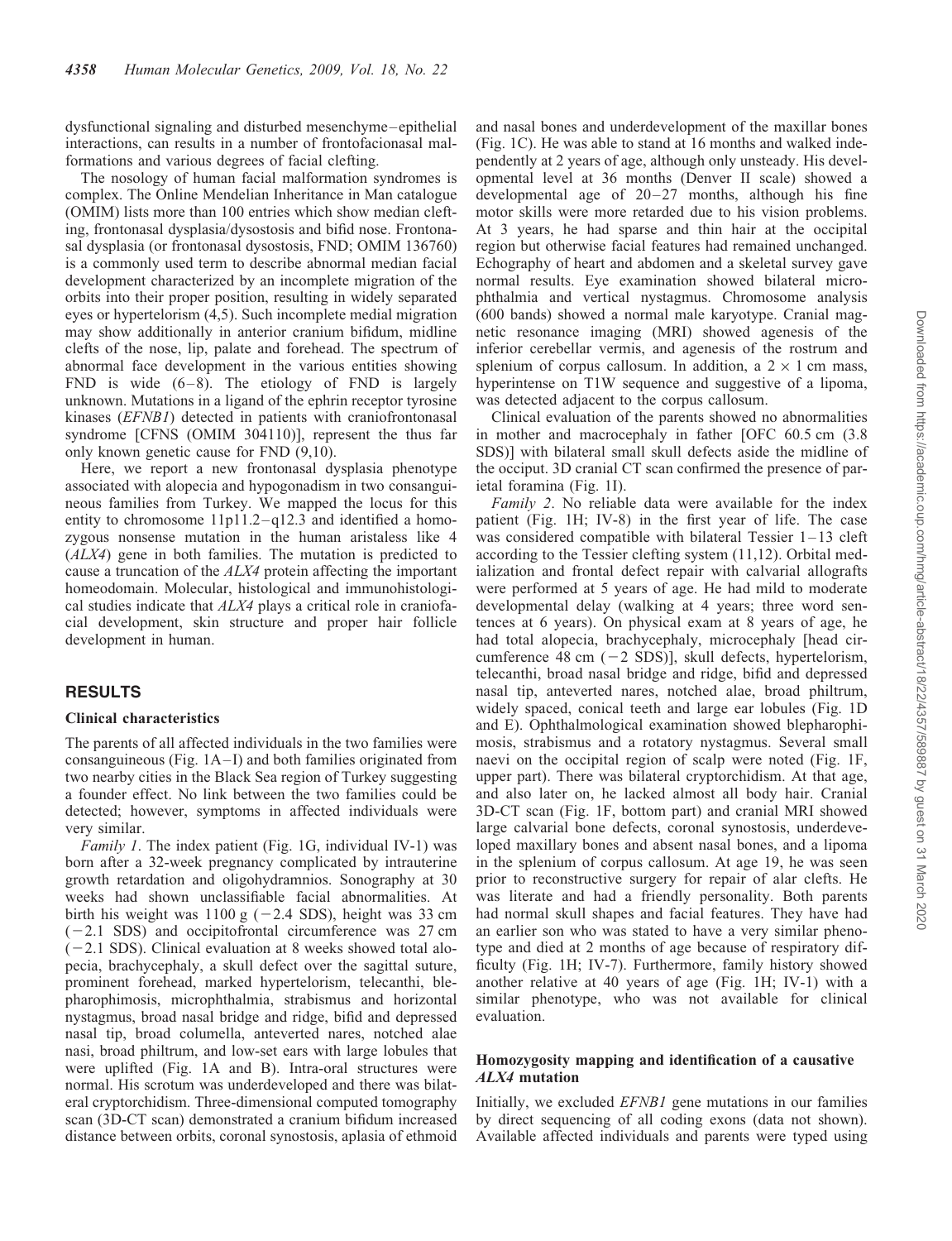

Figure 1. Clinical presentation of affected cases. (A) Frontal and side views of the first case (IV-1, Family 1) at 1 year of age showing total alopecia, brachycephaly, prominent forehead, marked hypertelorism, telecanthi, blepharophimosis, microphthalmia, broad nasal bridge and ridge, bifid and depressed nasal tip, broad columella, anteverted nares, notched alae nasi, broad philtrum and low-set ears with large lobules that were uptilted. Side view of the case demonstrates brachydactyly due to coronal suture synostosis. (B) The pictures of the same patient at the age of 3. Back view of the case demonstrates sparse, fine hair. (C) Upper part—3D cranial CT scan of the same patient demonstrating large calvarial defect, increased distance between the orbits, aplasia of ethmoid and nasal bones and underdevelopment of the maxillary bones. (C) Bottom part—non-enhanced CT scan demonstrating non-convergence of the lateral ventricles due to the absence of the corpus callosum, midline mass compatible with lipoma and interdigitation of the gyri posteriorly. (D) Frontal and side views of the second case (IV-8, Family 2) with similar craniofacial findings at the age of 8. (E) The clinical pictures of IV-8 in Family 2 at the age of 19 prior to alar cleft reconstructive surgery. (F) Upper part—back view of the case showing sparse hair and number of naevi on the occipital region. Note the irregular shape of the calvarium due to large skull defects. (F) Bottom part—3D-CT scan at the age of 8 years demonstrating brachycephaly with large calvarial bone defect at posterior part of parietal bones and multiple bilateral osteotomies in parietal and frontal bones. Aplasia of nasal bones and maxillary hypoplasia was noted. (G) Pedigree of the Family 1. (H) Pedigree of the Family 2. Probands in each family are indicated by an arrow. (I) 3D-CT of one of the parents, (Family 1, III-6) showing small parietal foramina (arrowhead).

the 250K-SNP mapping array. The mean call rate  $(+ SD)$  was  $90.71 + 2.39\%$  (range  $86.57 - 92.64\%$ ). Affected individual IV-8 from Family 2 was chosen to construct genome-wide haplotypes. Haplotypes indicating homozygosity by descent were compared with identical homozygous haplotypes of affected individual IV-1 of Family 1 (http://www.hemosoft .com/Genom/Pubs/Frontonasal/Kayserili/index.htm).

Since regions of autozygosity are expected to be large in children born to first cousin marriages (13), homozygous stretches that spanned  $>10$  cM ( $\sim$ 10 Mb) were taken into account as significant. We observed a single long homozygote segment of 19.8 Mb in size between 43.059.474 and 62.876.042 bp on chromosome  $11p11.2 - q12.3$ . No additional overlapping homozygous haplotype stretches of the expected size were observed throughout the genome. A total of 301 known genes were located in the critical interval on 11p11.2 – q12.3 region. The human ortholog of mouse aristaless-like homeobox 4 gene, ALX4, was selected as a candidate gene because mice carrying homozygous mutation in Alx4 exhibit craniofacial defects and dorsal alopecia (14,15), and because heterozygous ALX4 loss-of-function mutations in humans cause skull defects, i.e. parietal foramina (FPM; OMIM 168500)  $(16-18)$ . Sequencing allowed identification of homozygous nonsense mutation  $(c.793C \rightarrow T)$  in exon 3 of ALX4 in both available patients (Fig. 2A). This mutation is predicted to result in a premature stop codon (p.R265X) thereby removing 146 amino acids of the protein. The truncation affects part of the highly conserved homeodomain and the C-terminal paired tail domain (Fig. 2B). Using restriction digestion analysis with AcuI, the homozygous state of the mutation was independently confirmed in both affected individuals as well as heterozygosity in the parents in both families (Fig. 2C). The c.793C $\rightarrow$ T mutation was not detected in 50 unaffected healthy Turkish controls.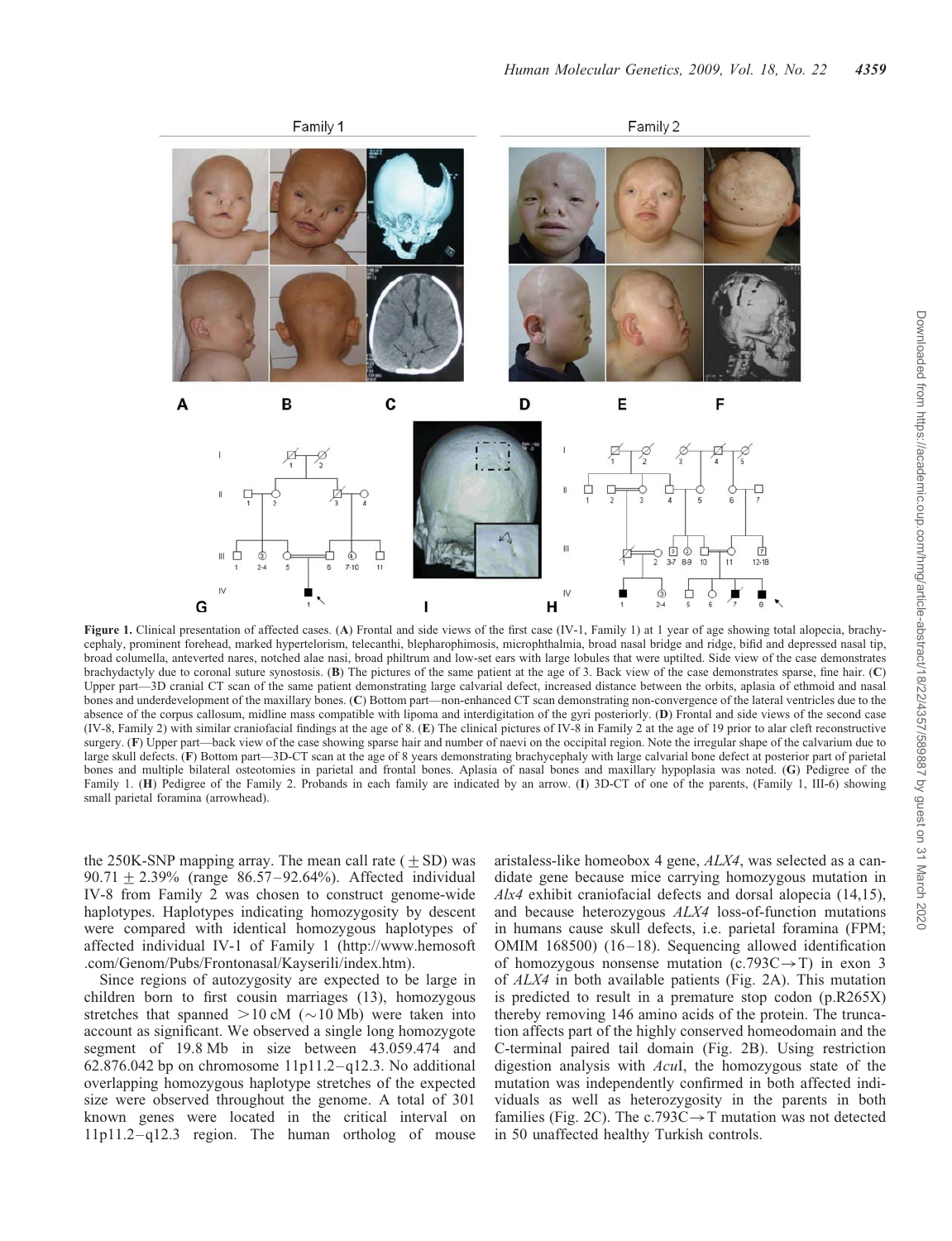

Figure 2. Identification of the novel homozgous nonsense mutation in the highly conserved homeodomain of  $ALX4$ . (A) Sequence chromatograms of an unaffected control individual (wild-type), a parent (carrier) and an affected case (mutant) showing  $c.793C \rightarrow T$  nonsense mutation in heterozygous and homozygous state, respectively. (B) Schematic representation of the position of domains and motifs of ALX4 protein obtained from uniprot database (http://www.uniprot.org/ uniprot/Q9H161). The protein consists of poly-glutamine (poly-Gln) repeats, the homeodomain and aristaless-like domain (OAR). The arrowhead represents the position of the mutation, R265X within the homeodomain of ALX4, compared with other ALX family proteins (human ALX3 and ALX1). (C) Confirmatory restriction digestion results of c.793C $\rightarrow$ T mutation in family members. No AcuI site is present in the amplicons of homozygous wild-type control individual in contrast to the complete or partial digestion in patients and parents, respectively. (D)  $RT-PCR$  results showing the presence of ALX4 mRNA in osteoblast cell lines of affected individual IV-8 of Family 2 and a control osteoblast cell line. The sequence chromatograms above show the presence of the of the c.793C $\rightarrow$ T nonsense mutation in the patient transcripts, whereas control mRNA shows normal wild-type sequence.

#### RNA stability of the ALX4 mutation

RT –PCRs in a fibroblast culture and osteoblast cell line of an affected individual amplified a fragment that included ALX4 exons 2, 3 and part of exon 4, and sequencing of this fragment confirmed the presence of c.793C $\rightarrow$ T mutation in these transcripts (Fig. 2D). The *ALX4* mutation was not present in an RT –PCR of a control osteoblast culture. This indicated that the mutated ALX4 transcript was stable and not obviously affected by NMD. An effort to test the stability of the ALX4 mutant protein using three different ALX4 antibodies in western blot analysis in combination with immunoprecipitation failed to detect both truncated and wild-type ALX4 protein in patient and control osteoblasts, respectively, possibly due to lack of specificity of the antibody. Thus, it remains at present unclear whether the stop codon results in the expression of a stable or unstable mutant protein in native cells. Overexpression of the ALX4 mutation in HEK293T cells resulted in a stable truncated protein as observed in western blot analysis (data not shown). We also tested if the localization mutant ALX4 protein overexpressed in COS7 cells might be disturbed. Indeed, we could show that in contrast to the exclusive nuclear localization of wt ALX4,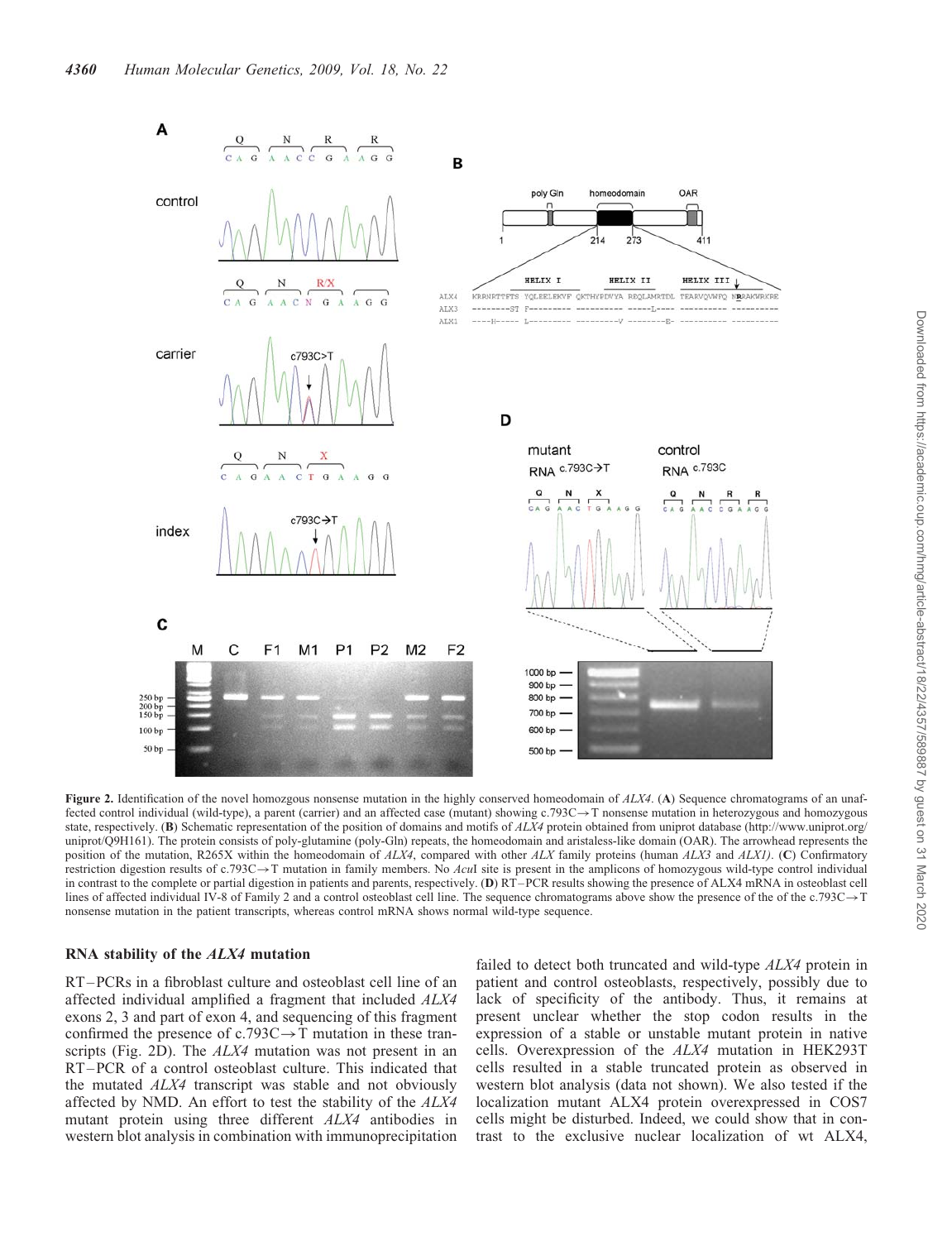

Figure 3. Hypomorphic epidermis and aberrant hair follicles in the skin of an ALX4 patient. Paraffin sections of age and body site-matched control and ALX4 patient skin were stained with hemotoxilin/eosin to examine skin structure. Note the thin epidermis (compare length of black line drawn on epidermis in lower left panel to length of black line in upper left panel) in the ALX4 patient. The hair follicle structures in the ALX4 patient have an aberrant appearance (e.g. black arrowhead, lower right panel) when compared with control follicles (e.g. upper left panel, black arrows). The strong pigment staining (brown color, white arrow in lower left panel) in the basal layer in the  $ALX4$  patient should be noted. Right panels: scale bar is 200  $\mu$ M, left panels: scale bar is  $100 \mu$ M.

mutant protein is located in the cytoplasm not entering the nucleus (Supplementary Material, Fig. S1). Therefore, even if in native cells, the mutation results in a stable truncated protein, this protein is mislocalized to the cytoplasm causing complete loss-of-function.

#### ALX4 mutation affects epidermal differentiation

 $A\lambda A$  has been described to be primarily expressed in mesenchyme (19,20). Surprisingly, histochemical analysis of a skin section of the index patient of Family 1 revealed no obvious strong differences in the dermis, but instead, showed major changes in the epidermal compartment of the skin. The interfollicular epidermis was hypomorphic with less suprabasal layers when compared with an age and site-matched control individual (Fig. 3). In addition, although granules are present in the stratum granulosum (granular layer) of the epidermis, these were focally distributed and strongly reduced. In contrast, no obvious strong differences could be observed in the histology of the dermis of the patient.

To further examine if the hypomorphic skin and altered appearance of the granular layer correlated with overall changes in the interfollicular epidermal differentiation, we analyzed the expression of several differentiation markers that identify each of the viable layers of the epidermis, the basal, spinous and the granular layers (Fig. 4A). Whereas the control age and site-matched skin showed a strong positive staining in the basal layer for the basal layer marker keratin 14 (K14), this staining was strongly reduced but not absent in the patient, as shown by overexposure. More importantly, staining was confined to the basal layer. Similarly, staining for filaggrin, a marker for the granular layer, showed a strongly reduced but not absent staining in the granular layer of the epidermis of the ALX4 patient when compared with control epidermis. However, staining for keratin 10 (K10), a marker for the spinous layers, was not detectable in the ALX4 affected skin, whereas control showed a strongly positive staining for all suprabasal layers, as expected. In addition, staining of the control for the keratin 15 (K15) showed patches of positive cells in the basal layer, as has been described previously, but this staining was absent in the ALX4 patient basal layer (Fig. 4A). Together, these results indicate an impaired interfollicular epidermal differentiation.

Hair follicle-like structures were still observed by H&E staining, even though the patient lacked almost all body hair. However, the appearance of these structures was altered varying from only mildly altered structures to structures that appeared merely as a condensation of cells (Figs 3 and 4B). Nevertheless, these structures are positive for K14, indicating that they are derived from the interfollicular epidermis (Fig. 4B). However, K14 staining was inappropriately expressed in the inner layers of the most normal appearing hair follicle structure (Fig. 4B), indicating that also in this structure regular hair follicle differentiation is perturbed. No K15 staining, a hair follicle stem cell marker, could be detected in any of the hair follicle-like structures (Fig. 4C). In addition, staining for another stem cell marker,  $\beta$ 1 integrin, was also strongly reduced to absent in hair follicles of the Alx4 patient when compared with control (Supplementary Material, Fig. S2).

#### Alterations in junctional beta-catenin expression

ALX4 was reported to be a mesenchymal factor that may interact with and affect Wnt/beta-catenin signaling (21). Since this pathway is crucial for hair follicle development and cycling, we examined whether the *ALX4* mutation caused alterations in b-catenin localization. Control staining showed a strong staining for b-catenin at sites of intercellular contacts in both, interfollicular epidermis and hair follicle (Fig. 5). This result was expected since  $\beta$ -catenin is also an important component of the cadherin intercellular adhesion complex, which localizes to membranes at sites of cell-cell contacts. In addition, no obvious nuclear staining was detected in the interfollicular epidermis in control skin. Surprisingly, a strong reduction in intercellular  $\beta$ -catenin staining was observed in hair follicles and interfollicular epidermis of the ALX4 patient, suggesting a reduction in cadherin mediated adhesion. This was not obviously accompanied by increased nuclear staining.

## **DISCUSSION**

Here we report a novel malformation syndrome of the frontonasal dysplasia spectrum manifesting severe and early craniofacial developmental delay, and associated with total alopecia and genital abnormalities. Although the presented phenotype, alopecia associated with frontonasal dysplasia, is new and to the best of our knowledge has not yet been described, it does share overlapping features with other previously reported frontonasal malformation syndromes. There is a great variability in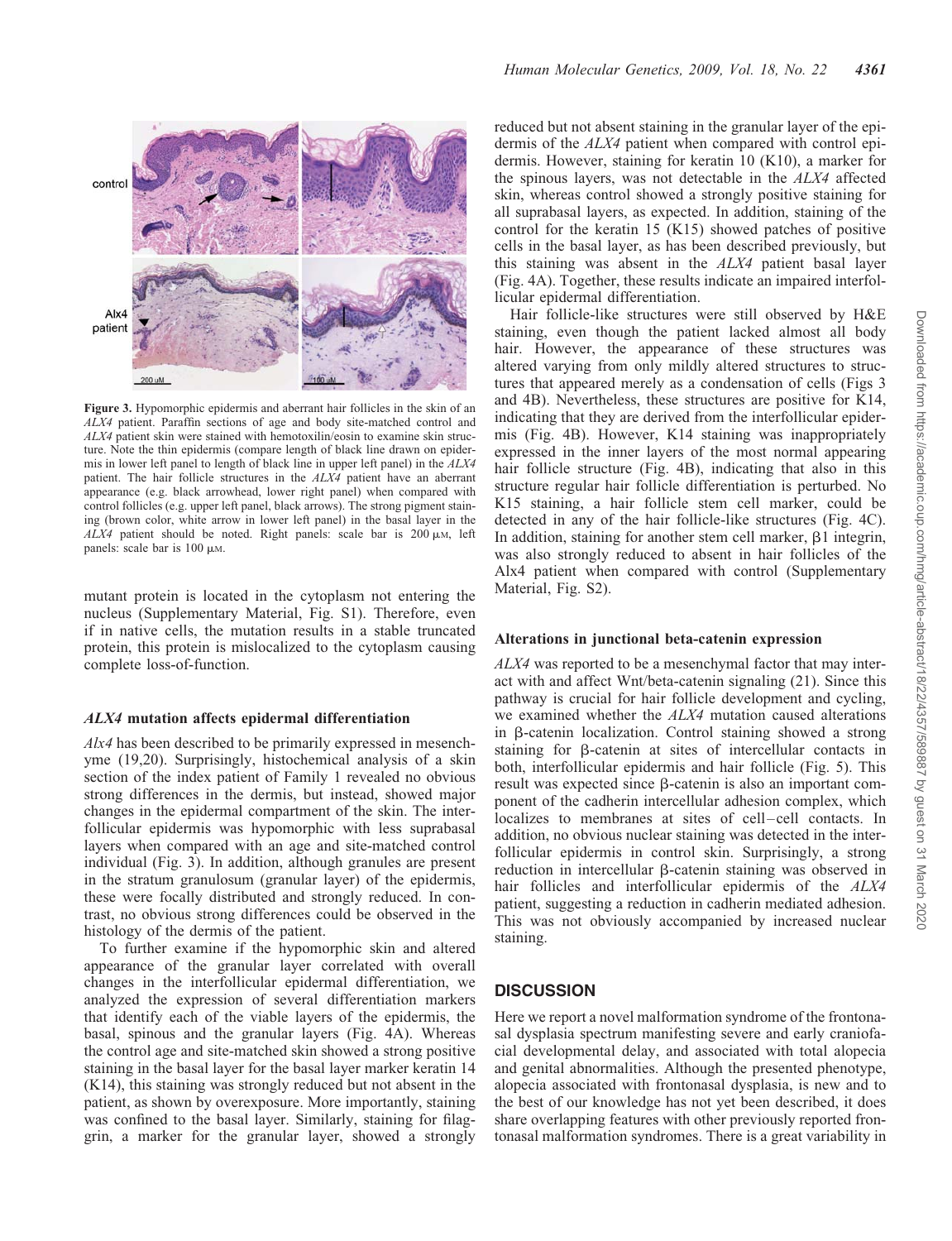

Figure 4. Impaired interfollicular epidermal and hair follicle differentiation. (A) Paraffin sections of age and body site-matched control and  $ALX4$  patient skin were stained with antibodies directed against the indicated markers (green). Nuclei were counterstained with propidium iodide (red). K14 was strongly reduced but upon prolonged exposure a signal was still observed in the correct layer (insert, lower left panel). Filaggrin expression was also reduced but still expressed in the appropriate layer in the patient carrying an  $ALX4$  mutation as for K14, whereas K10 and K5 were undetectable. (B) Paraffin sections of  $ALX4$  patient skin were stained for keratin 14 (K14, green) and propidium iodide (PI, red). The hair follicle structures still express K14, albeit is reduced, suggesting that these structures did originate from the interfollicular epidermis. (C) Reduced keratin 15 (K15) staining in hair follicles. Paraffin sections of control and ALX4 patient skin were stained for K15 (green) and propidium iodide (PI, red) to counterstain nuclei.

the phenotypic expression of the frontonasal dysplasia spectrum, in which overlapping craniofacial malformations, including anterior cranium bifidum, various degrees of bifid nose, hypertelorism, median cleft, brachycephaly, can be associated with limb defects such as tibial hypoplasia/aplasia, preaxial polydactyly or cryptorchidism in some cases. In addition, central nervous system anomalies such as total/partial agenesis of corpus callosum or pericallosal lipoma have been frequently associated with some of these syndromes  $(8,22-25)$ . Spectrum of craniorhiny (OMIM 123050) and craniorhiny-like phenotype with different modes of inheritance, showing brachycephaly associated with a nasal configuration strikingly similar to our cases, is another entity that should be considered in differential diagnosis  $(26-28)$ . The combination of craniofacial, limb and brain anomalies is named as acromelic frontonasal dysostosis (AFND; OMIM 603671). Most affected males also have criptorchidism in AFND (7,29). The clinical phenotype presented in this paper shows overlapping features with AFND, craniorhiny, craniofrontonasal dysplasia and cerebrofrontofacial syndrome. However, alopecia has not yet been described before in association with any of these syndromes. Also, the lack of limb malformations in our cases clearly distinguishes it from AFND.

The mode of inheritance of our ALX4-related FrontoNasal Dysplasia with Alopecia and Genital abnormality phenotype (short ALX4-related FNDAG) was autosomal recessive and we showed that a founder mutation in both families contributed to the etiology of this condition. This is the first description of a recessively inherited ALX4 phenotype caused by a homozygous nonsense mutation. Previously, heterozygous ALX4 missense, nonsense and frame-shift mutations leading to loss of protein function were identified in patients with parietal foramina  $(16-18,30)$ . The father of Family 1 showed a comparable cranial defect observed by CT imaging. Our findings do support the observation that parietal foramina as a manifestation of heterozygous ALX4 mutations has a reduced penetrance.

ALX4 belongs to the family of aristaless-like homeobox genes, a distinct type of homeobox family characterized by a paired type homeodomain and a conserved C-terminal paired tail domain (31). Members of this gene family including Alx1 (Cart1), Alx3 and Alx4 encode transcription factors that are expressed during embryogenesis in similar patterns in neural crest derived mesenchymal cells (31). Structural properties of paired class of homeodomain proteins (HD-proteins) are similar to other HD-protein families due to the presence of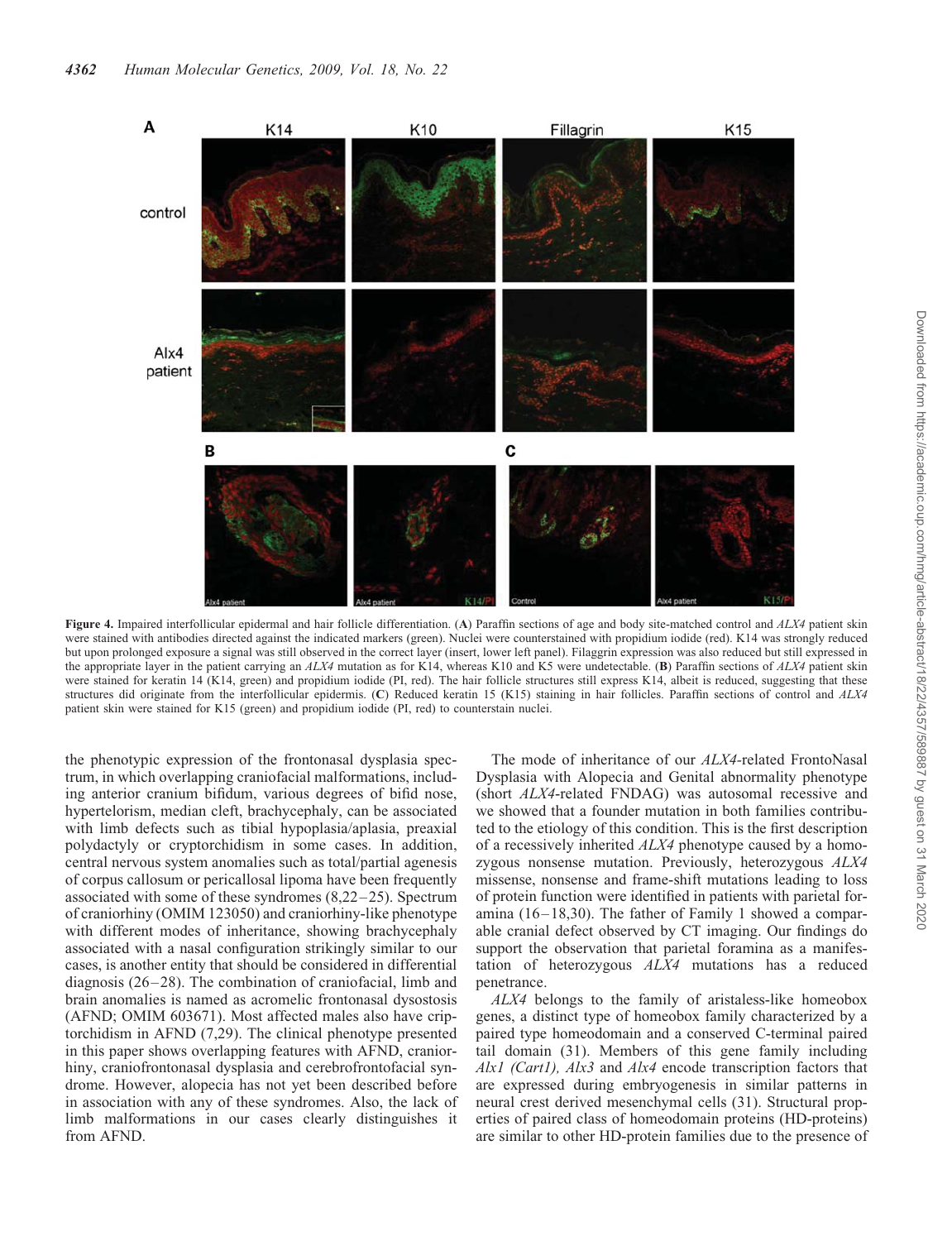

Figure 5. Strong reduction in adherens junction associated  $\beta$ -catenin. Paraffin sections of age and body site-matched control and ALX4 patient skin were stained with a rabbit monoclonal against  $\beta$ -catenin (green). Nuclei were counterstained with propidium iodide (PI, red). Note the strongly reduced  $\beta$ -catenin at sites of cell–cell contacts.

a conserved 60 amino acid helix-turn-helix motif DNA binding domain (32). HD-proteins have a single DNA recognition motif in helix III, which binds major groove of target DNA. In addition, HD-proteins can target site specific Pelements (palindromic repeats of the sequence 5'-TAAT-3') and it has been demonstrated that amino acid residue 50 within the DNA recognition helix of the homeodomain mediates contacts with P elements (33). ALX4 belongs to the group of Gln-50 paired homodomains (34). The homozygous p.R265X nonsense mutation causes a truncation of 146 Cterminal amino acids including part of the helix III of the homeodomain as well as the consensus sequence motif paired tail. This mutation corresponds to 52nd residue of the homeodomain and the key amino acid Gln at position 50, which mediates contact with the P elements of the target DNA, is predicted not to be disturbed. However, the recognition helix (helix III) is the most conserved part of HD-proteins and directly interacts with DNA major groove. Arginine residue at position 52 (Arg52) appears to be critical both for the conformational stability of the recognition helix and optimal DNA interactions with major groove (reviewed in 35). It was also experimentally shown that a C-terminal truncation of another HD-protein, LMX1B, exhibited a dramatically reduced transactivation in a reporter gene assay (36). These observations support that disruption of the helix III and additional complete loss of paired tail motif most likely cause loss of *ALX4* protein function. We could show that the mutant ALX4 RNA is stable, but could not provide a definite answer to the question, if truncated protein is stable as well. But we showed that overexpressed truncated ALX4 protein is mislocalized to the cytoplasm and this finding strongly supports the view that p.R265X is a loss-of-function mutation.

Alx4 expression is mainly restricted to mesenchymal condensations during the development of several tissues and organs, such as bones, limbs, hair, whiskers, teeth and mammary tissues, and this development is largely dependent on epithelial –mesenchymal interactions (20). In heterozygote Alx4 mutant mice, preaxial polydactyly was present in hindlimbs (37,38). Interestingly, homozygous Alx4 mutant mice share several phenotypic characteristics with the ALX4

patients presented in this study. Mice exhibit reduced size of parietal bones, localized, dorsal alopecia and genital anomalies (37). In contrast, whereas mice also show severe preaxial polydactyly of all four limbs, absence of the tibia, and ventral body wall weakness, these features were not observed in the human phenotype (14,15,37). Especially, the absence of limb anomalies in p.R265X homozygous patients was an unexpected finding suggesting the existence of overlapping or compensatory mechanisms by other factors in humans. It is important to note that an additive effect on impaired craniofacial development was observed in Alx4/ Alx3 double mutant mice, which showed a severe nasal clefting in addition to aggravated severe skull defects resembling the craniofacial phenotype in human ALX4 homozygotes (39). Beyond the structural relation between  $A/x3$  and  $A/x4$ , both genes show a similar expression pattern and overlapping functions (39). Also the third protein highly related to  $A/x3$ and Alx4, Cart1 (Alx1), is expressed in craniofacial regions and mutant Cart1 mice have a cranial phenotype (40). As the murine Alx4 gene is expressed in and plays a pivotal role for the developing craniofacial mesenchyme, the observed frontofacial dysplasia in our patients indicate a similar function during human craniofacial development and homozygous ALX4 dysfunction in humans even leads to a more severe craniofacial phenotype. Furthermore, cerebral manifestations have not been described in mutant mice. It is important to note that, at the time of the submission of this manuscript, a craniorhiny-like phenotype, renamed as frontorhiny, was reported caused by homozygous ALX3 mutations (41). Our data further supports that both ALX3 and ALX4 have similar function especially in craniofacial development in human. In this context, it is important to state that a compensating effect of ALX1 and ALX3 on the ALX4 phenotype is absolutely possible.

A very interesting observation was the association of almost complete alopecia with homozygous ALX4 dysfunction. The sparse hair that was observed showed a brittle and wavy appearance indicating impaired formation of these hairs. Such alopecia has not yet been observed in any of the previously described frontonasal dysplasia syndromes. Dorsal alopecia has also been reported in Strong's luxoid (lst) mice (37), indicating that the regulation of hair follicle differentiation is a conserved function of Alx4. Histochemical analysis did reveal the presence of hair follicle-like structures, which stained positive for K14, suggesting that mutant Alx4 does not interfere with initial stages of hair follicle morphogenesis. Nevertheless, these hair follicles showed an abnormal, underdeveloped appearance, which might explain the observed alopecia. Moreover, markers for hair follicle stem cells, such as beta1 integrin or K15, were strongly reduced in these structures, thus indicating abnormal hair follicle formation and differentiation that may result in underdeveloped hair follicle structures.

Hair follicle development and maintenance depend on reciprocal signaling between the mesenchymal and epithelial skin compartments. Since Alx4 is primarily expressed in mesenchymal condensations, this suggests that  $A/xA$  plays an important role in this mesenchymal –epithelial communication, perhaps by affecting signal pathways like sonic hedgehog or Wnt, which are important regulators of hair follicles. Using  $A\&A$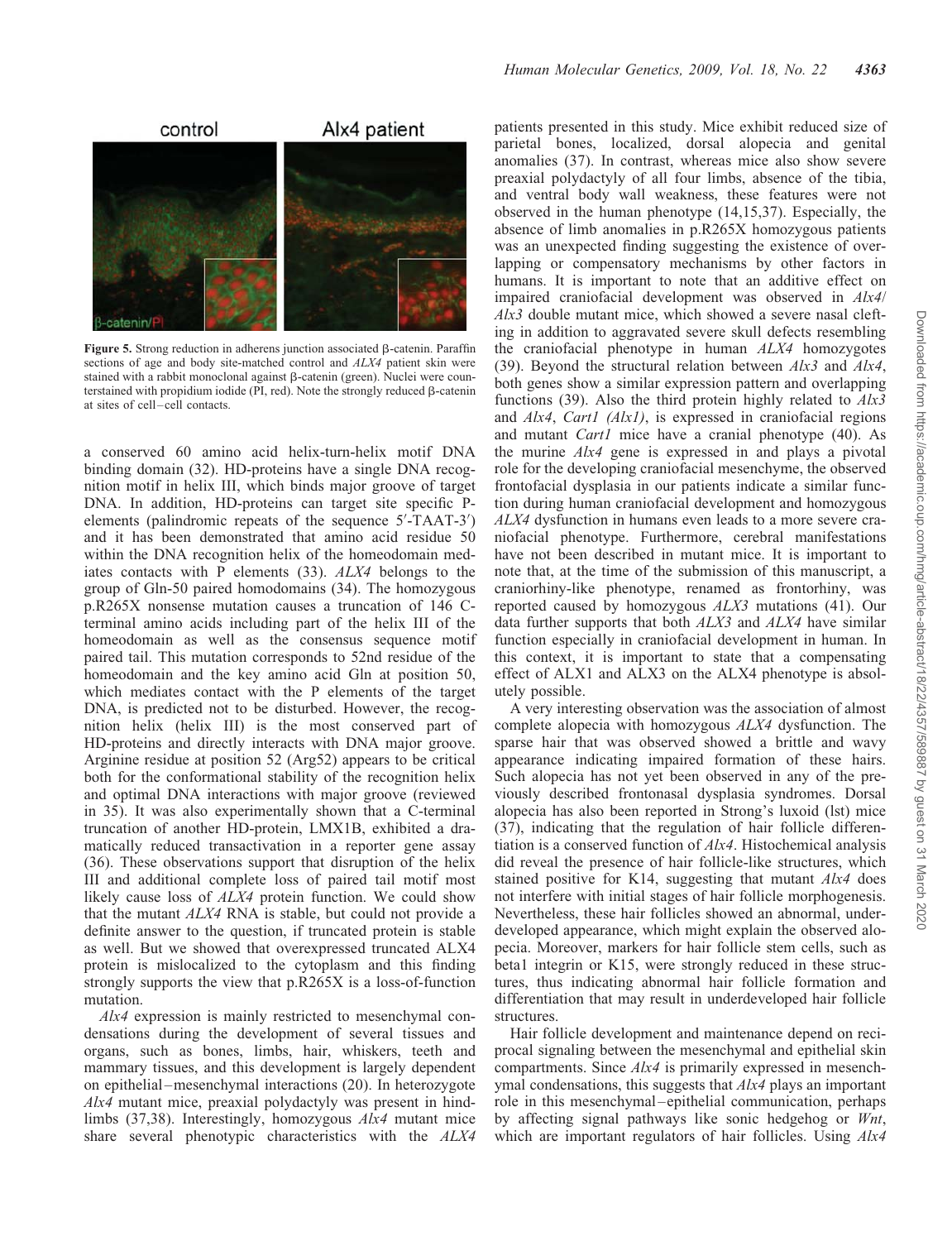mutant mice, a similar role was identified for Alx4 in epithelial –mesenchymal interactions that regulate mammary epithelial morphogenesis (20). Increased beta-catenin signaling is often accompanied by increased cytoplasmic and nuclear staining as a result of stabilization of non-cadherin bound  $\beta$ -catenin. However, no obvious increase in either cytoplasmic or nuclear staining was observed in the epidermis of the Alx4 patient. This might suggest that the Alx4 mutation does not affect  $\beta$ -catenin signaling but this requires extensive further analysis to rule this out.

Interestingly, we did observe reduced  $\beta$ -catenin staining at intercellular contacts in both the interfollicular epidermis and the hair follicle, suggesting a reduction in the number of that classical cadherin-based adherens junctions (42). This might also contribute to the observed alopecia since loss of E-cadherin in the epidermis of mice results in hair loss (43,44). Together, the results presented here in combination with the mouse data strongly indicate an important function for Alx4 in hair follicle development.

Our initial histochemical analysis of the skin not only indicated hair follicle defects but also showed a hypomorphic epidermis in association with an overall strong reduction in interfollicular epidermal differentiation markers such as K14 and K10. Although this has so far not been observed in the Strong's luxoid mice, this may require more detailed analysis of newborn mice since the adult mouse epidermis is much thinner than its human counterpart, thus making it more difficult to observe obvious differences. These results also imply a function for Alx4 in the regulation of the interfollicular epidermis. Even though Alx4 is a mesenchymal factor, we were unable to observe any major changes in the dermis of the patient, although additional analyses need to be performed in the future to exclude or show more subtle changes in the dermis.

In summary, we show that the homozygous  $c.793C \rightarrow T$ nonsense mutation in the ALX4 gene cause a new and distinct phenotype in the severe end of frontonasal dysplasia spectrum characterized by cranium bifidum, severe hypertelorism, nasal configuration mimicking craniorhiny nose, corpus callosum anomalies associated with lipoma causing mild mental retardation and furthermore with total alopecia and hypogonadism/criptorchidism. Histological and immunohistological analysis of patient's skin biopsy showed changes in the epidermal architecture, rudimentary hair follicles and significant changes in epidermal expression markers, indicating an essential role of ALX4 also in skin structure and proper hair follicle development.

## MATERIALS AND METHODS

#### Patients

Two Turkish families with in total four affected individuals were included in this study (Fig.  $1A-H$ ). Family 1 with a single-affected individual was ascertained by Medical Genetics Department, Istanbul Medical Faculty, Istanbul University. Family 2 with three affected individuals was independently identified at Hacettepe University, Ankara, by the Craniofacial Study Group. Detailed clinical and radiological evaluation, including 3D cranial CT and cranial MRI were

available for two patients. All parents underwent physical exams, and one parent (Family 1, III-6) who showed partial symptoms underwent 3D cranial CT. Written informed consent was taken from participating family members. Institutional ethical board approvals for the research project were obtained [Istanbul University Medical Faculty (Project number: 2008/1194) and Hacettepe University Medical Faculty (Project number: TBK 09/4-42)].

#### Homozygosity mapping and mutation analysis

DNA from two affected cases and their parents were genotyped for single nucleotide polymorphisms (SNPs) with GeneChip Mapping 250K Array Set (Affymetrix, Santa Clara, CA, USA). Hacettepe University Microarray Facility was used to genotype the individuals; 250 ng of genomic DNA was digested by NspI, followed by adaptor ligation and PCR amplification with primers provided by manufacturer (Affymetrix). PCR amplification was then purified by using Qiagen MinElute 96 protocol (Qiagen Inc., Valencia, CA, USA), fragmented by DNase I, labeled with terminal deoxynucleotydltransferase and hybridized to the Mapping 250K Nsp GeneChips. Genotype files (CHP files) were generated in Affymetrix GTYPE software and transferred to VIGENOS (Visual Genome Studio) Program, Hemosoft Inc., Ankara. The main objective of VIGENOS software is to visualize huge amount of genome data in a comprehensible visual screens. For a given set of SNP marker data, alleles are shown in colored boxes (or lines). The software is able to process Affymetrix CHP files directly from its original file. There is a flexible analysis ability of the software, which allows examining the marker array from a different viewpoint. During the analyses, the first process was filtering the markers according to the type of the analysis and removing the noninformative markers from the chip array set. The second process was coloring the marker data to visualize haplotype information. Coloring was performed using a color-mapping function defined in the analysis. In addition to the coloring functions, it was possible to define score functions for each marker to draw one-dimensional graphics columns (http://www.hemosoft.com/Genom/Pubs/Frontonasal/Kayserili/ index.htm).

Primers were designed for the amplification of the four coding exons of the human ALX4 gene (reference sequence from Ensembl: ENSG00000052850). All sequencing primers used in this study are included in Supplementary Material, Table S1. Sequence analysis was performed using BigDye Terminator Cycle Sequencing Kit (Applied Biosystems, Foster City, CA, USA) on an ABI 310 Automatic Sequencer (Applied Biosystems). The identified  $c.793C \rightarrow T$  mutation in exon 3 created a restriction site for the enzyme AcuI. Family members and 50 healthy controls were genotyped for the presence of c.793C $\rightarrow$ T using a restriction digestion analysis with AcuI.

#### RT –PCR and western blotting

Total RNA from primary fibroblast cell culture was obtained from the index patient of Family 1, and a primary osteoblast cell culture from the index patient of Family 2 was obtained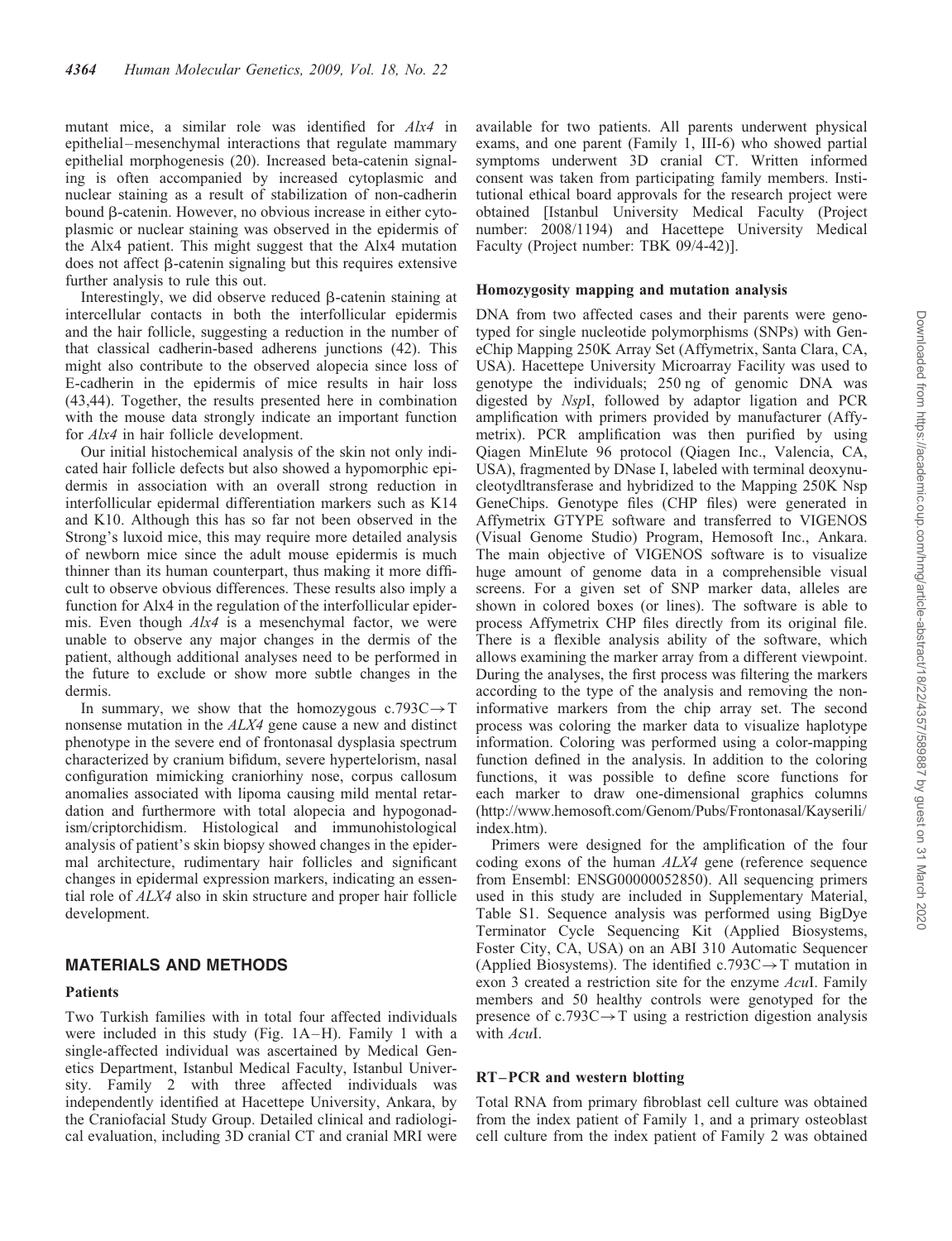from the nasal region during reconstructive surgery. In addition, total RNA was obtained from a normal control fibroblast cell culture and a control osteoblast cell culture. One microgram of total RNA was reverse transcribed using RevertAidTM First Strand cDNA Synthesis Kit (Fermentas GmbH, Germany). cDNA was amplified using cDNA specific primers of  $ALX4$  (Supplementary Material, Table S1). PCR conditions were  $94^{\circ}$ C for 5 min as initial denaturation followed by two cycles of  $94^{\circ}$ C for 30 s,  $64^{\circ}$ C for 30 s and 72<sup>°</sup>C for 1 min, two cycles of 94<sup>°</sup>C for 30 s, 62<sup>°</sup>C for 30 s and  $72^{\circ}$ C for 1 min, two cycles of 94 $^{\circ}$ C for 30 s, 60 $^{\circ}$ C for 30 s and  $72^{\circ}$ C for 1 min and 30 cycles of  $94^{\circ}$ C for 30 s, 50 $\degree$ C for 30 s and 72 $\degree$ C for 1 min, finally 72 $\degree$ C for 5 min as final extension. Total protein from primary osteoblast cell lines established from patient and a control cell lines was isolated incubating in ice-cold RIPA buffer [1% NP-40, 10 mm Tris at pH 8.0, 150 mm NaCl, 1 mm EDTA and protease inhibitors P 2714 (Sigma-Aldrich, St Louis, MO, USA)]. Protein concentration of extracts was determined by BCA Protein Assay Kit (Pierce Protein Research Products, Thermo Fischer Scientific, Rockford, IL, USA), and 25  $\mu$ g of total protein from each sample was separated by  $4-12\%$ SDS –PAGE and blotted on to nitrocellulose membrane (Invitrogen GmbH, Germany). Protein detection was performed using an anti- $ALX4$  polyclonal antibody against the N terminus of ALX4 (N-12) (Santa Cruz Biotechnology Inc., Santa Cruz, CA, USA), and peroxidase conjugated anti-goat IgG (Jackson ImmunoResearch Laboratories Inc., West Grove, PA, USA). Blots were developed using an enhanced chemiluminescence system, ECL Plus (Amersham, UK) followed by exposure on an autoradiographic film.

#### Immunofluorescence stainings

Cos7 cells grown on coverslips were transiently transfected with expression constructs for HA-tagged wild-type or mutant Alx4. 24 h after transfection cells were washed with PBS, fixed with 4% paraformaldehyde for 15 min and permeabilized with 0.5% Triton X-100 for 10 min. Slides were incubated with HA rat monoclonal antibodies (Roche Diagnostics GmbH, Germany), followed by incubation with FITCconjugated goat-anti-rat IgG (Santa Cruz Biotechnology Inc.). Cells were counterstained with DAPI for 1 min, mounted and viewed with a Zeiss Axioplan2 fluorescence microscope using a  $\times 100$  objective.

#### Histology and immunohistochemistry

Skin biopsies were obtained from the antecubital region of the index patient in Family 1. Samples were fixed in 4% PFA and embedded in paraffin. A skin biopsy of an unaffected agematched individual was obtained as control. Paraffin sections were stained with hemotoxilin/eosin. Immunohistochemistry was performed on paraffin sections using polyclonal antibodies against K14, K10, fillagrin (Covance Inc., New Jersey, USA) K15 and a rabbit monoclonal antibody to b-catenin (Epitomics Inc., Burlingame, CA, USA). Secondary antibodies were coupled to Alexa 488 (Molecular Probes, Oregon, USA) or Cy3 (Jackson Laboratories, Maine, USA). Nuclei were counterstained using propidium iodide. Images were obtained using either a Nikon Eclipse 800 microscope equipped with a DXM1200 digital camera or a Leica TCS confocal laser microscope.

## SUPPLEMENTARY MATERIAL

Supplementary Material is available at HMG online.

#### ACKNOWLEDGEMENT

We are grateful to the families for their participation in the study. We thank to Hacettepe University Craniofacial Surgery Study Group members: Yucel Erk and Aycan Kayikcioglu (Plastic and Reconstructive Surgery), Kemal Benli (Neurosurgery), Aysenur Cila (Radiology), Tulin Taner and Ilken Kocadereli (Orthodonty) for their evaluation of frontonasal malformation cases in the registry; Serra Sencer and Ensar Yekeler from radiology Department of Istanbul Medical Faculty for evaluation of 3D-CT scans and cranial MRI.

Conflict of Interest statement. None declared.

## FUNDING

This work was supported by the Scientific and Technology Research Council of Turkey (TUBITAK) [grant numbers 108S420 (to N.A.A.) and 108S418 (to H.K.)]; and German Federal Ministry of Education and Research Grants [grant numbers [01GM0801 (to B.W.) and SFB829 (to C.M.N. and I.H.). Responsibility for the contents rests with authors. Overall consortium (CRANIRARE) was supported by the European Research Area Network 'E-RARE' [Project number R07197KS].

## **REFERENCES**

- 1. Carlson, B.M. (1994) Human Embryology and Developmental Biology. Mosby-Year Book Inc.,Von Hoffmann Press, St Louis, Missouri.
- Richman, J.M. and Tickle, C. (1992) Epithelial–mesenchymal interactions in the outgrowth of the limb buds and facial primordial in chick embryos. Dev. Biol., 54, 299-308.
- 3. Helms, J.A. and Schneider, R.A. (2003) Cranial skeletal biology. Nature, 423, 326–330.
- 4. Sedano, H.O., Cohen, M.M. Jr, Jirasek, J. and Gorlin, R.J. (1970) Frontonasal dysplasia. J. Pediatr., 76, 906-913.
- 5. Sedano, H.O. and Gorlin, R.J. (1988) Frontonasal malformation as a field defect and in syndromic associations. Oral. Surg. Oral. Med. Oral. Path., 65, 704– 710.
- 6. Guion-Almeida, M.L., Richieri-Costa, A., Saavedra, D. and Cohen, M.M. Jr (1996) Frontonasal dysplasia, analysis of 21 cases and literature review. In. J. Oral. Maxillofac. Surg., 25, 91-97.
- 7. Slaney, S.F., Goodman, F.R., Eilers-Walsman, B.L.C., Hall, B.D., Williams, D.K., Young, I.D., Hayward, R.D., Jones, B.M., Christianson, A.L. and Winter, R.M. (1999) Acromelic frontonasal dysostosis. Am. J. Med. Genet., 83, 109-116.
- 8. Guion-Almeida, M.L. and Richieri-Costa, A. (2001) Frontonasal dysplasia, macroblepharon, eyelid colobomas, ear anomalies, macrostomia, mental retardation and CNS structural anomalies, defining the phenotype. Clin. Dysmorphol., 10, 81-86.
- 9. Twigg, S.R.F., Kan, R., Babbs, C., Bochukova, E.G., Robertson, S.P., Wall, S.A., Morriss-Kay, G.M. and Wilkie, A.O.M. (2004) Mutations of ephrin-B1 (EFNB1), a marker of tissue boundary formation, cause craniofrontonasal syndrome. Proc. Natl Acad. Sci. USA, 101, 8652-8657.